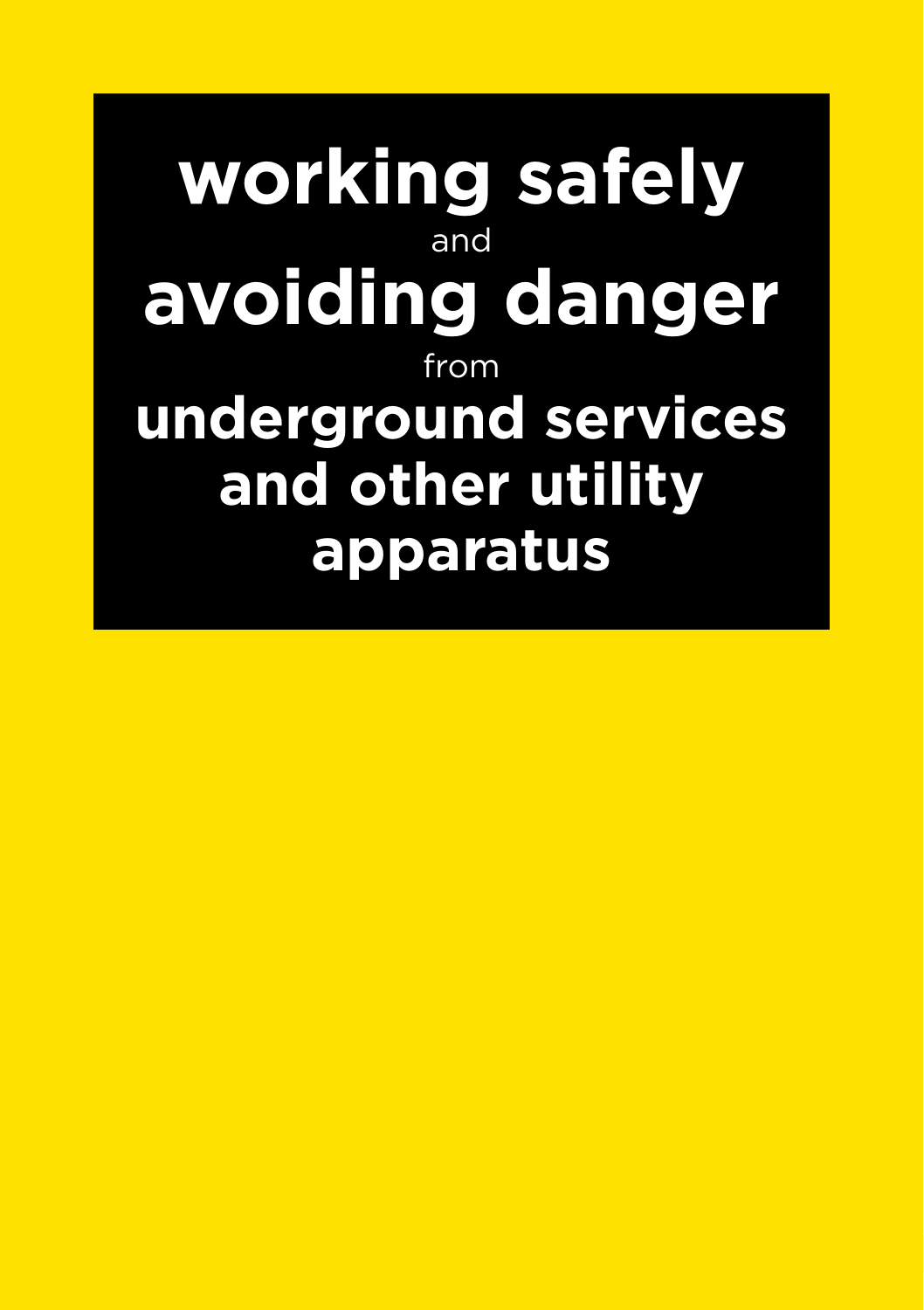# **contents**

introduction 3 the law 6 the dangers <sup>7</sup> safe systems of work 10 precautions for particular services 15 **electricity** 15 **gas** 20 **water** 24 **sewers** 25 disconnection of services 26 contacts 28 references and further reading 30

This booklet is a revision of previously published guidance and has been prepared following consultation with the utility companies.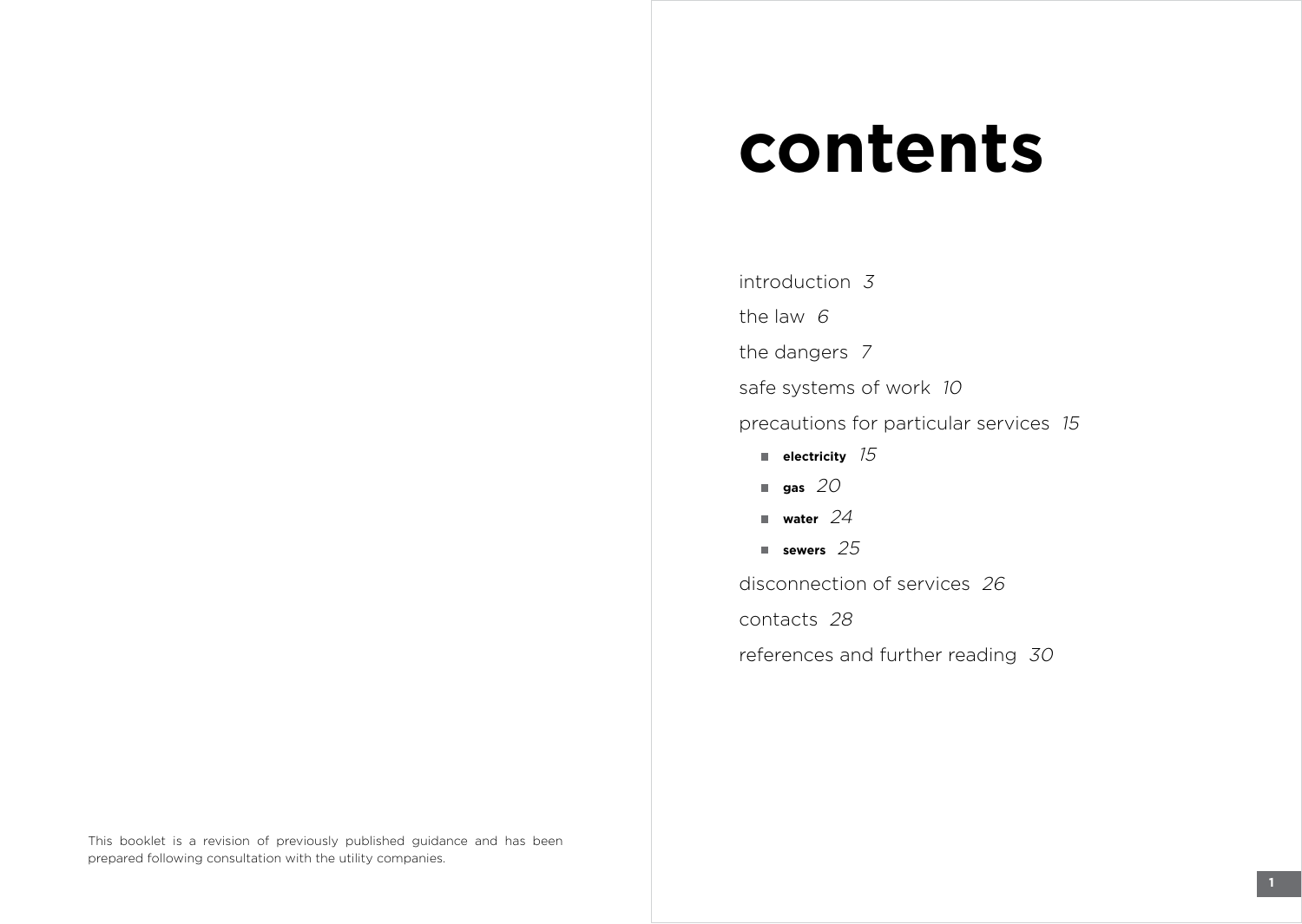# **introduction**

The guidance in this booklet outlines the potential dangers of working near underground and overhead services and gives advice on how to reduce the risks, primarily focussing on people's health and safety rather than damage to services. The precautions taken to reduce the risks to people's health and safety will, however, generally also reduce the risk of service damage, which can directly or indirectly pose a risk to people's health and safety.

In addition to the risk of serious or even fatal injury, damage to services can result in significant disruption and environmental damage, delay the project and incur considerable costs through repairs and potentially fines for non-compliance with health and safety at work legislation. Following this guidance will help to avoid these costs.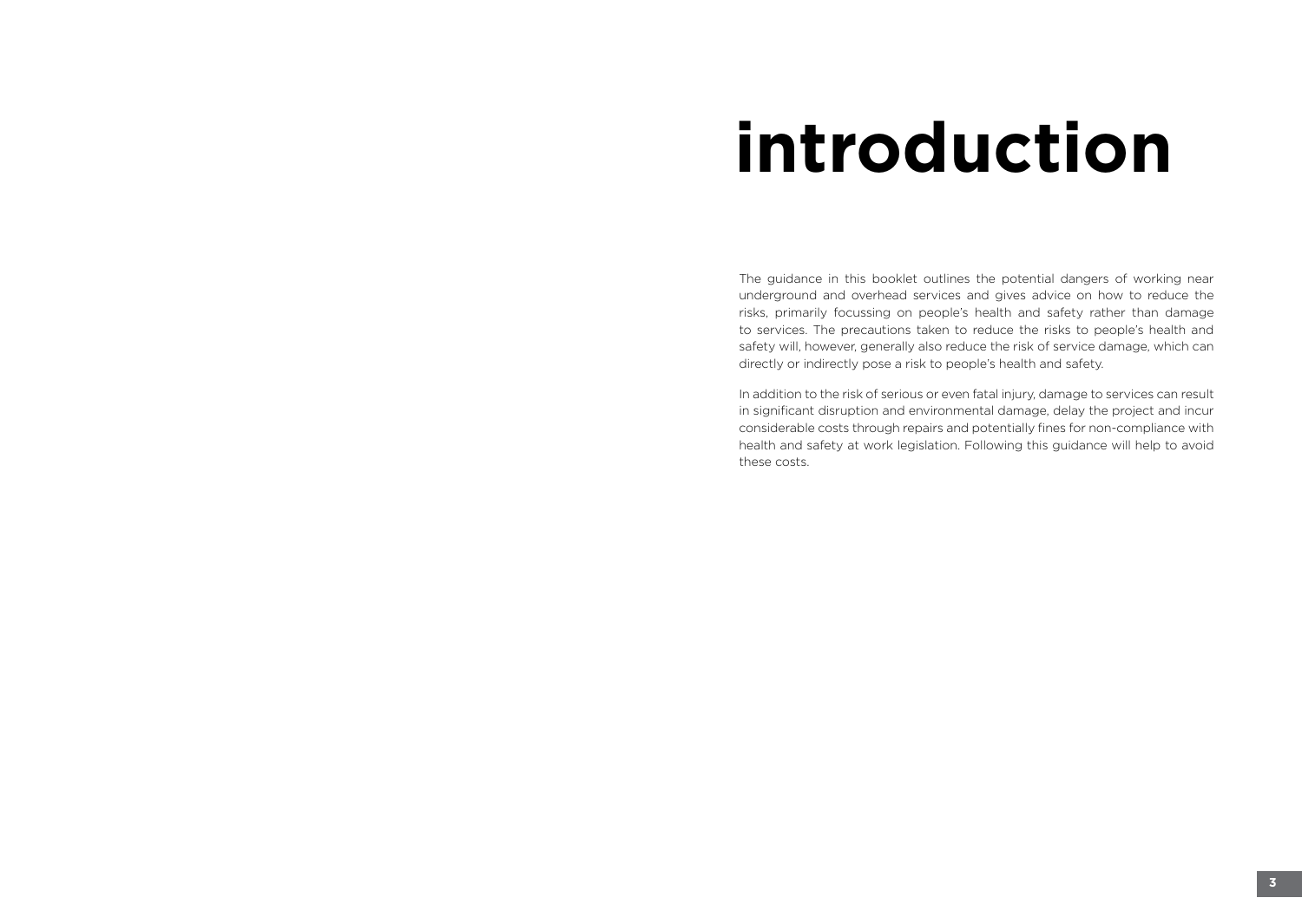#### **aim**

The guidance is primarily aimed at all those involved in commissioning, planning, managing and carrying out work on or near underground or overhead services, as well as the operators of such services.

The guidance is equally useful to private householders and others who, although not necessarily subject to health and safety at work legislation, may place themselves at considerable risk if they cause damage to services.

Jersey has a widespread network of both underground and overhead services. It should never be assumed that services will not be present or that the type of overhead service can be identified; confirmation from the Utility or Service Company should always be sought.

#### **application**

The guidance applies to situations where underground and overhead services may be found and disturbed and includes:

- street works
- nad works
- $\blacksquare$  excavation, drilling and piling
- $\blacksquare$  the operation of cranes, telescopic materials handlers, fork lift trucks, mobile elevating working platforms and skip vehicles
- $\blacksquare$  demolition and site remediation
- site investigation surveys
- any other construction work which could result in contact with underground services or overhead lines

#### **approach**

The guidance is divided into four sections:

- the dangers
- safe systems of work
- **Paraceler** precautions for particular services
- **arrangements for** disconnection of services

#### **definitions**

#### **Service(s) means:**

Gas, water, sewerage, communication, or electrical service or other service such as a chemical, fuel or refrigerant line.

This includes pipes, cables, overhead lines and equipment associated with the electricity, gas, water (including piped sewage) and telecommunications industries.

#### **Service connection(s) means:**

Pipe or cables between distribution mains and individual premises.

Service connections may also be referred to as 'services', 'communication pipes' or 'customer connections'.

#### **Above ground installation(s) means:**

All electricity sub-stations, gas pressure reduction stations, meter housings, telecommunications connection cabinets, pumping stations etc.

#### **organisations referred to in this guidance**

#### **Utility companies**

Jersey Electricity plc ('Jersey Electricity')

Jersey Gas Company Limited ('Jersey Gas') Jersey Water

#### **States Departments**

Transport and Technical Services ('TTS')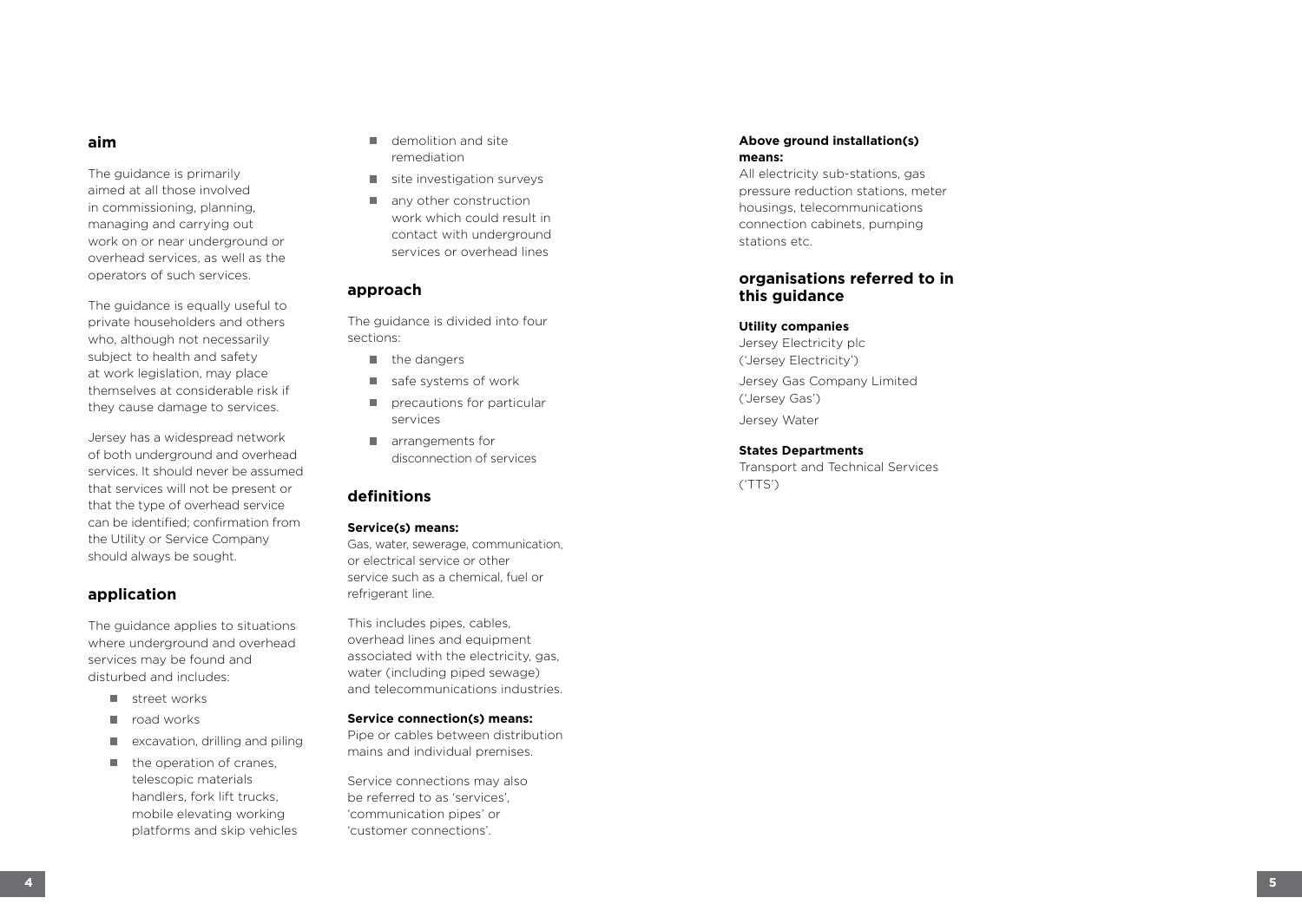## the **law**

the **dangers**

#### **electricity cables**

Injuries are usually caused by the explosive effects of arcing current, and by any associated fire or flames that may result when a live cable is penetrated by a sharp object such as the point of a tool. Such effects can also occur when a cable is crushed severely enough to cause internal contact between the conductors. Typically injuries are severe burns to the hands, face and body, which are potentially fatal. There is also a risk of electric shock, although this is less likely.

Incidents may also arise from cables that have been damaged but left unreported and unrepaired.

Other nearby services, such as plastic gas pipes, may also be at risk from damaged live electricity cables. This could result in explosions and a greater fire risk.

#### **overhead electricity lines**

Inadvertent contact or being in close proximity to overhead electricity lines with equipment such as scaffold tubes, irrigation pipes, metal ladders or machinery such as cranes and tipping trailers, poses a risk of fire or explosion and electric shock, and burn injuries to anyone touching the equipment or machinery.

Materials, such as wood or plastic, which are normally considered to be electrical insulators, can also become a pathway for electrical current if damp or dirty.

Direct contact with overhead lines is not necessary to cause serious injury or death as electrical current can arc or jump across a gap between the overhead lines and the object.

#### **gas pipes**

Damage to gas pipes can cause leaks that may lead to fire or explosion. There are two types of damage:

- damage that causes an immediate leak
- $\mathcal{L}_{\mathcal{A}}$ damage that causes a leak some time later

The Health and Safety at Work (Jersey) Law, 1989, applies to all work activities. Part 2 of the Law sets out general duties on all those involved with work activities in relation to health and safety at work. Included are manufacturers, designers, employers, the selfemployed and employees in respect of persons at work and members of the public.

The Approved Code of Practice, Managing Health and Safety in Construction, ACoP 11, provides practical guidance on the legal duties placed on key parties involved with the design, planning, and management of construction projects.

The Electricity at Work (Jersey) Regulations, 1983, sets out detailed requirements to control health and safety risks from electricity. Included are specific requirements setting out the need to ensure that electrical equipment is not exposed to wet, dirty, dusty or corrosive conditions and the need to ensure that risks are controlled when working near underground electrical cables or overhead lines.

The guidance set out in this booklet will assist persons with duties under the Health and Safety at Work (Jersey) Law, 1989, and the Electricity at Work (Jersey) Regulations, 1983, to meet their legal requirements.

Other legal requirements for persons working on construction sites, for example the Construction Safety Provisions (Jersey) Regulations, 1970, and the Construction (Personal Protective Equipment) (Jersey) Regulations, 2002, may also apply to work carried out involving utility services and equipment. Guidance on meeting these legal requirements is not referred to in this booklet.

Further information on the legal requirements for health and safety may be viewed on www.gov.je/hsi

Reference to the law and regulations is available on the Jersey Legal Information Board website: www.jerseylaw.je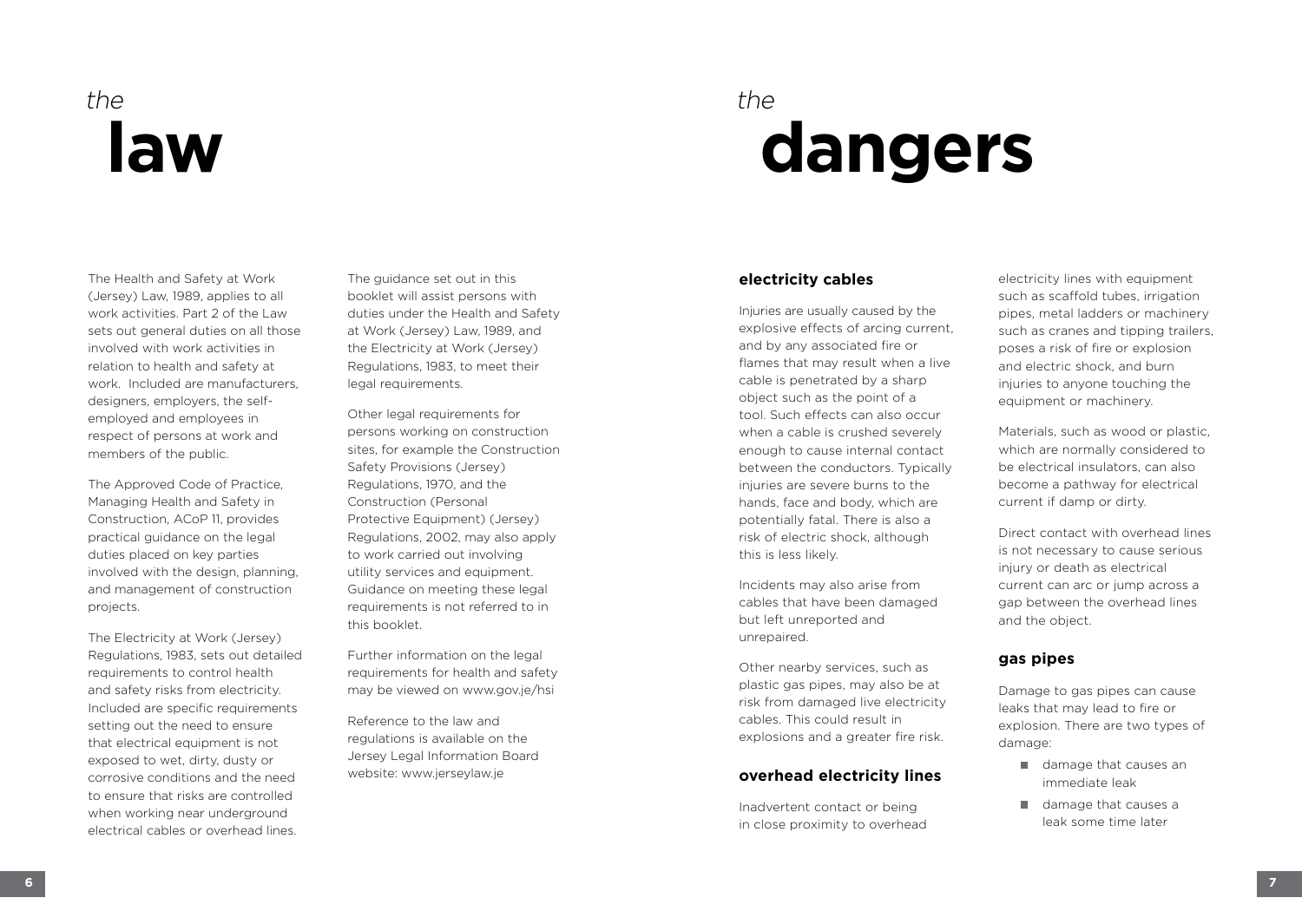The damage may occur at the time the work is carried out or subsequently; for example, poor backfill compaction or reinstatement may leave a pipe inadequately supported or subject to unequal forces. Similarly, damage to the protective pipe wrapping may lead to corrosion and eventually a leak. The consequences of such damage may take many years to materialise.

Outside of the areas served by mains gas, bulk Liquefied Petroleum Gas (LPG) supplies may be installed, often having buried distribution networks with individual customer connections.

The danger created by damaging a gas pipe with an excavator is much greater than if the damage is done with a hand held power tool (the opposite is true for work near electricity cables). The effects of mechanical damage may not occur at the point of impact, for example:

- damage to a service connection may result in unseen damage to the connection inside the building
- gas from a damaged pipe may travel along the line of a service pipe and into a building, causing a dangerous build-up of gas inside the premises

#### **water pipes, sewers and drains**

Although damage to water pipes is less likely to result in injury, the following may occur:

- $\blacksquare$  a jet of water from a main can be of sufficient pressure and intensity to injure a person. It may also contain stones or other hard objects ejected from the ground around the pipe
- **L** leaks of water from underground pipes can affect adjacent services and reduce support for other structures
- damage to, or removal of, thrust blocks can result in sudden loss of containment and the movement of pipe fittings that may travel some distance or cause impact damage

While some sewage is pumped at pressure, sewers are generally gravity-fed. The main risks from damage to a sewer are:

- to the health of persons from contact with raw sewage, and potential exposure to biological hazards such as GE, Lepto and hepatitis
- $\blacksquare$  the potential for ground collapse
- $\blacksquare$  the possibility of environmental contamination and pollution

#### **telecommunication cables and fibre optics**

Damage to telecommunication and TV cables may require expensive repairs and can cause considerable disruption to those relying on the system, especially emergency or essential services. The risk of direct personal injury is, however, normally very low but could result in:

**flammable and toxic gases** entering cable-carrying ducts, particularly if the duct has been disrupted. Such gases can accumulate in chambers, manholes etc. and pose a risk to operatives who may need to work there

#### **other services**

The danger arising from damage to other services depends on the nature of the product being conveyed. Products and their associated risks include:

- **F** flammable liquids and gases – risk of fire and explosion
- **fluids at elevated pressure**  – risk of injury from sudden release of contents
- $\blacksquare$  toxic liquids and gases – risk of poisoning
- inert gases such as nitrogen and argon
	- risk of asphyxiation

The presence of other services' pipes and cables should always be anticipated.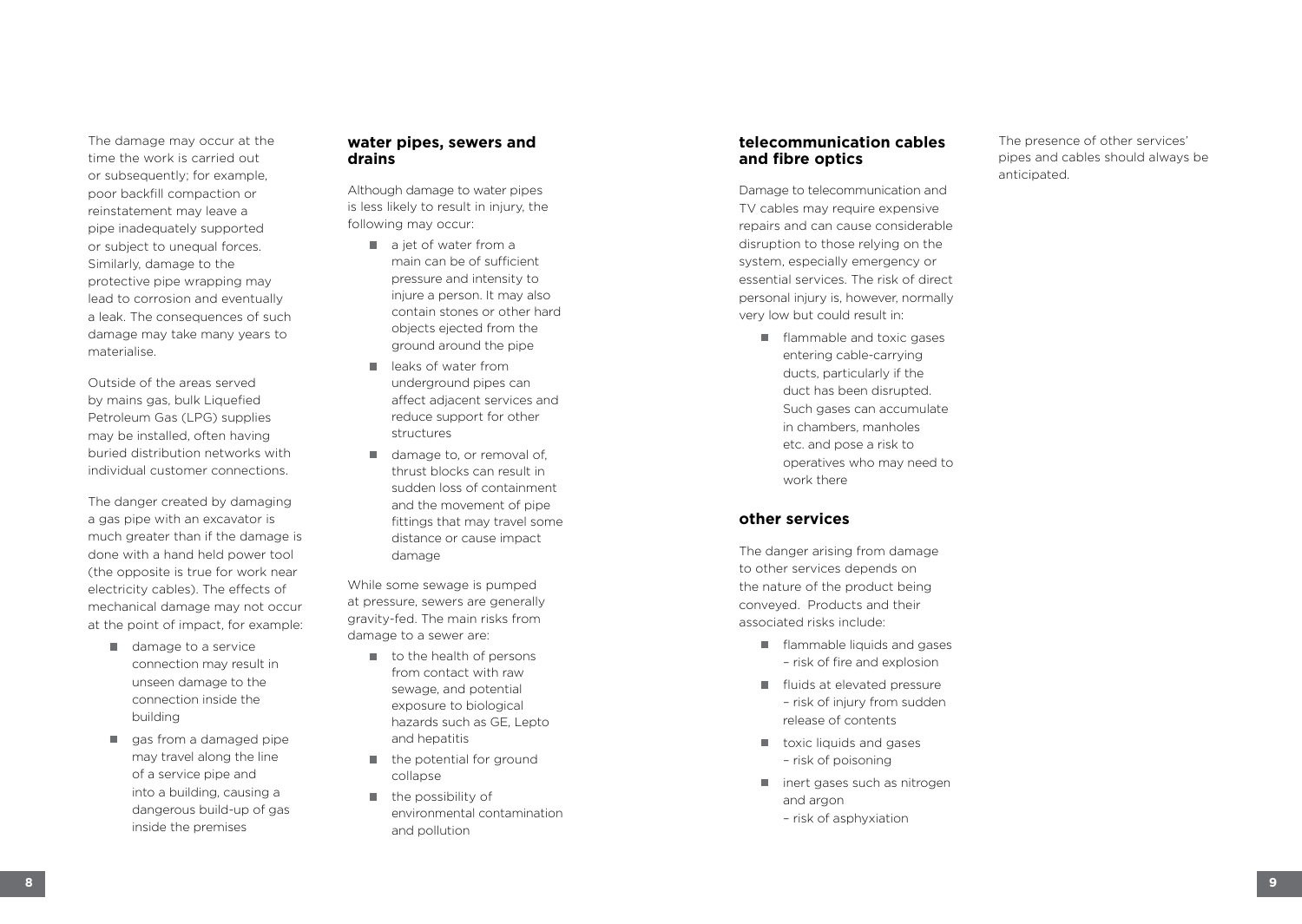## systems of work **safe**

#### **working safely**

Safe systems of work to avoid danger from contact with underground services and overhead lines, and danger arising from disruption of such services, have four basic elements:

- $\blacksquare$  planning the work obtain plans and details of services
- detecting, identifying and marking underground services
- safe excavation/ safe digging practices
- $\blacksquare$  ensuring reinstatement work is carried out correctly

#### At all stages **THINK** and **REVIEW**

The potential for errors and dangers to arise should be considered at all stages of the work, from planning through to final reinstatement, with formal written risk assessments prepared to assist in working through the process in order to develop a safe system of working. These risk assessments should be coupled, where necessary, with a work permit system.

Risk assessments should take into account all related work activities and identify training and competency needs, as well as the level of supervision required to manage the risks involved to an acceptable level.

Consideration should be given to the guidance contained in this publication when carrying out risk assessments. The Contractor in control of the work should ensure that everyone working on site is aware of the risk assessments carried out for the proposed work and that everyone is also familiar with this publication.

#### **planning the work obtaining information**

Many dangers can be avoided by careful planning before the work starts.

Anyone planning or designing an engineering scheme or construction project should take due account of the potential presence of utility services and make arrangements for their diversion, disconnection or protection at the design stage of the work.

Plans, or other suitable information about all services and above ground installations in the area of the proposed work, should be obtained before work starts.

Jersey Electricity, Jersey Gas, Jersey Water, Drainage Infrastructure TTS and other service operators should provide either up to date, legible plans which show the approximate line and depth (where known) of all their known services in the proposed work area or other suitable information which achieves the same aim.

Plans vary in scale, content and style and give an indication of the location, configuration and number of services at a particular site. They provide information that should help subsequent tracing by location devices and trial holing, but are rarely drawn accurately to scale and reference points used for dimensions may have changed since the plans were prepared. For various historical reasons utility plans are incomplete and do not normally show service connections.

Plans alone are not sufficient to identify and locate services before starting work. They provide basic information on which to base a site survey before work begins.

The Jersey Utilities Services Map, which is accessible on a secure web site, can be of assistance for emergency work, but the service operators should always

be approached for more detailed information in advance of any planned work.

Access to the Jersey Utilities Service Map web site is subject to the agreement of all relevant service operators. Permission to obtain agreement and details of requirements for accessing the web site can be made by contacting the Manager - Streetworks TTS.

#### **detecting, identifying and marking underground services**

The position of any underground services in or near the proposed work area should be pinpointed as accurately as possible using a locating device, in conjunction with up to date service plans and other information which provides a guide to the possible location of underground services, and to help interpret the signal.

Operatives must be trained in the use of locating devices and be competent in their various modes of operation and interpretation of the signals obtained.

The line of any identified services should be noted and marked with degradable waterproof crayon, chalk or paint on paved surfaces such that the marks extend outside of the proposed excavation area. In grassed areas, or on unmade ground, spray marker paints or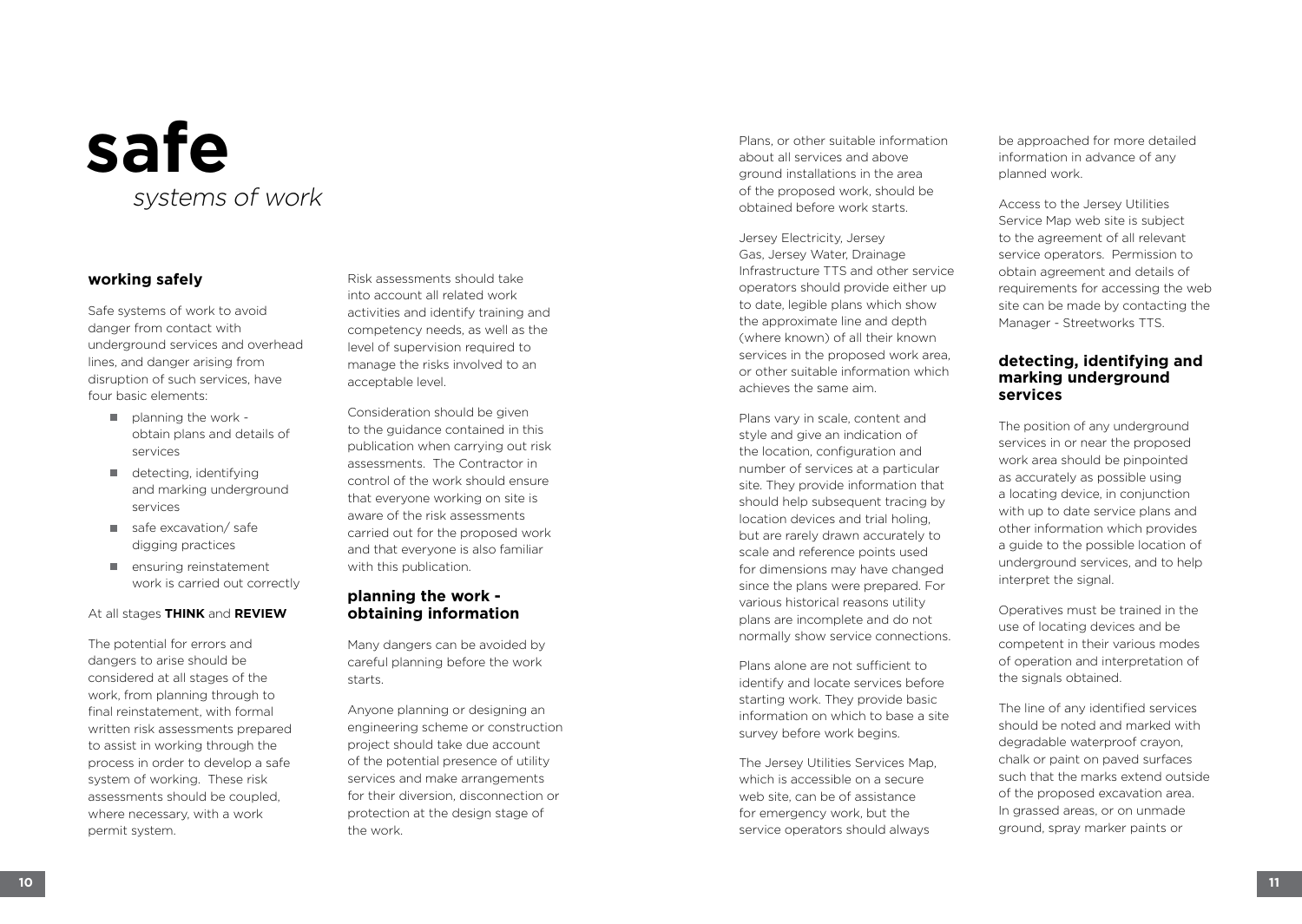shallow wooden pegs may be used to indicate a located service route.

There are many types of locating device available, varying in method of operation, cost and complexity. The principle types are listed below, but all have limitations and selection should be based on the nature of the services to be traced:

#### **radio frequency**

**detectors** are receiving instruments that respond to low-frequency radio signals, which may be picked up and re-emitted by long metallic pipes and cables. If radio frequency detection is used, other metallic objects such as abandoned pipes, cables and discarded lengths of metal may re-radiate the signal and results may vary appreciably according to locality, length of the underground cable or pipe and distance from the termination and geographical orientation

#### **transmitter/receiver**

**instruments**, where a small portable transmitter or signal generator can be connected to a cable or pipe, or placed very close to it, so that the signal is introduced into it. The receiver, typically the same radio frequency detectors mentioned above, can then detect this signal. Usually

the location of some part of the cable or pipe needs to be already known so that the transmitter can be properly positioned. A direct connection is not required but accuracy will be greatly improved if a direct connection can be made. Some signal generators can be sent along pipes. They can provide useful information in difficult situations where the techniques using hum detectors and radio frequency detectors have not been successful. Use of signal generators will significantly increase the accuracy of the service location

- **metal detectors** are conventional detectors which will usually locate flat metal covers, joint boxes etc., but may well miss round cables or pipes
- **ground probing radar** is a method capable of detecting anomalies in the ground. When these anomalies can be plotted into a continuous line it may indicate a cable, duct or pipe. However, this technique alone would not determine the precise nature of the service and it should be supported by information available about

the services present and also, preferably, by the use of other more conventional forms of detecting device. Knowledge of ground conditions is important; for example, false readings are most likely where there are boulders and debris in the ground or where the ground has often been disturbed. Because of equipment costs and the need for specialist training it may be cost-effective to use firms specialising in this technique

#### **radio frequency identification device (RFID)** is a system

increasingly used to mark or 'tag' new services. These markers can be programmed with information about the particular service and its depth, and this information can be read by detecting devices. The accuracy of the information depends on the marker being properly attached to the service. As a developing system, RFID will often be found on new services so will not necessarily assist with older services. RFID marker systems may require specific detecting tools that may not be compatible with one another

Some instruments use more than one of the technologies listed and may include a depth-measuring facility.

#### **safe excavation/safe digging practices**

Excavation work should be carried out carefully and follow recognised safe digging practices. Once a locating device has been used to determine position and route, excavation may proceed, with trial holes dug using suitable hand tools, as necessary, to confirm the position of any buried services. Special care should be taken when digging above or close to the assumed line of such a service.

Hand-held power tools and mechanical excavators are the main causes of damage and they should not be used close to underground services. Advice on appropriate safety margins is given in the relevant sections of 'precautions for particular services'.

Burns are the main injuries that result from damage to live electrical cables or from fire or explosion following a gas leak. Burns are made more severe by the injured person not wearing appropriate clothing. The initial risk assessment should identify whether there is a need to wear additional protective clothing; i.e. arc flash or flame retardant clothing, goggles or face visors to protect the operator against burns.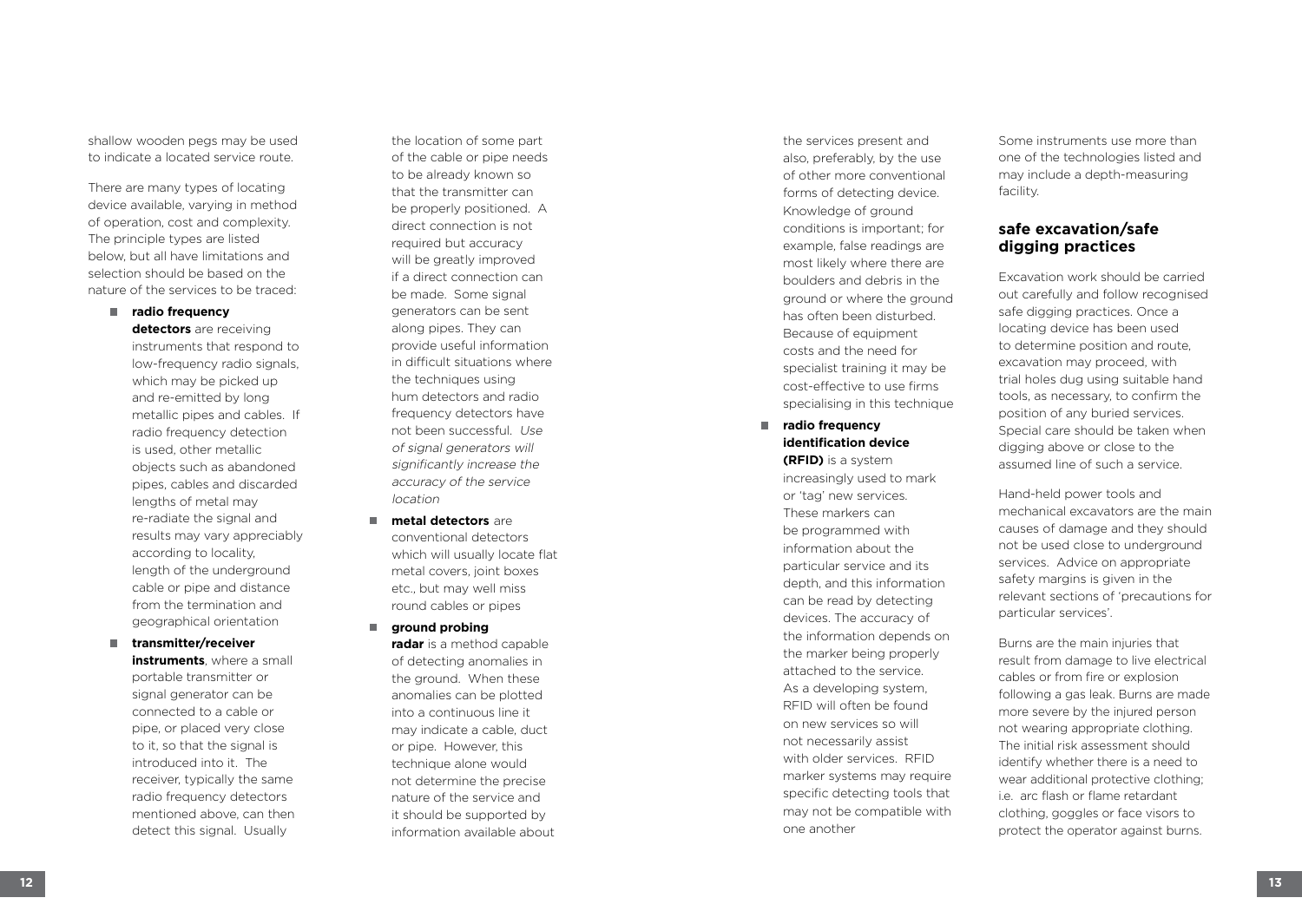Additional specific measures should be adopted where trenchless methods are used for installing pipes and cables. Existing services should be exposed by careful trial holing and directional drilling should always be directed away from these services.

#### **overhead electricity lines**

Special precautions are necessary for work in the vicinity of overhead electricity lines. Advice on appropriate working practice and safety margins is given in the relevant sections of 'precautions for particular services'.

#### **disconnection of services**

Services should be disconnected or otherwise made safe prior to demolition works, or other work that may result in interference, disruption or damage. The section, 'wdisconnection of services' provides details of procedures to be followed for electrical and gas services.

# **precautions**

for particular services

## electricity

#### **electricity cables and installations**

There is always a possibility of uncovering an underground electricity cable when carrying out any excavation work.

Jersey Electricity has been laying underground electricity cables since the 1920s when it became the only undertaking permitted in the Island to provide the mains electricity supply. However, it is only since the 1950s that large scale records of electricity distribution mains supply cables have been maintained.

Electricity cables may also be uncovered on private property where private networks or sub-mains cables have been installed, or where electric lighting has been provided in a garden. It is also possible that demolition work has been undertaken without following correct procedures thereby leaving a live electrical cable buried under the rubble.

It is possible that anyone carrying out excavation work may come into contact with a live electrical cable of which no record exists. It is essential that all possible measures be taken in order to minimise the risk of severe injury or creating a dangerous situation.

#### **location of electricity cables**

Electricity distribution mains and service cables are now normally laid at a minimum depth of 700mm below the surrounding ground level, but older cables may be found at depths of 450mm or less. In certain locations cables may be found at a shallower depth where obstructions have been encountered or where the ground level has been reduced since the installation was carried out.

Current and previous methods of marking electricity cables are displayed within the following table: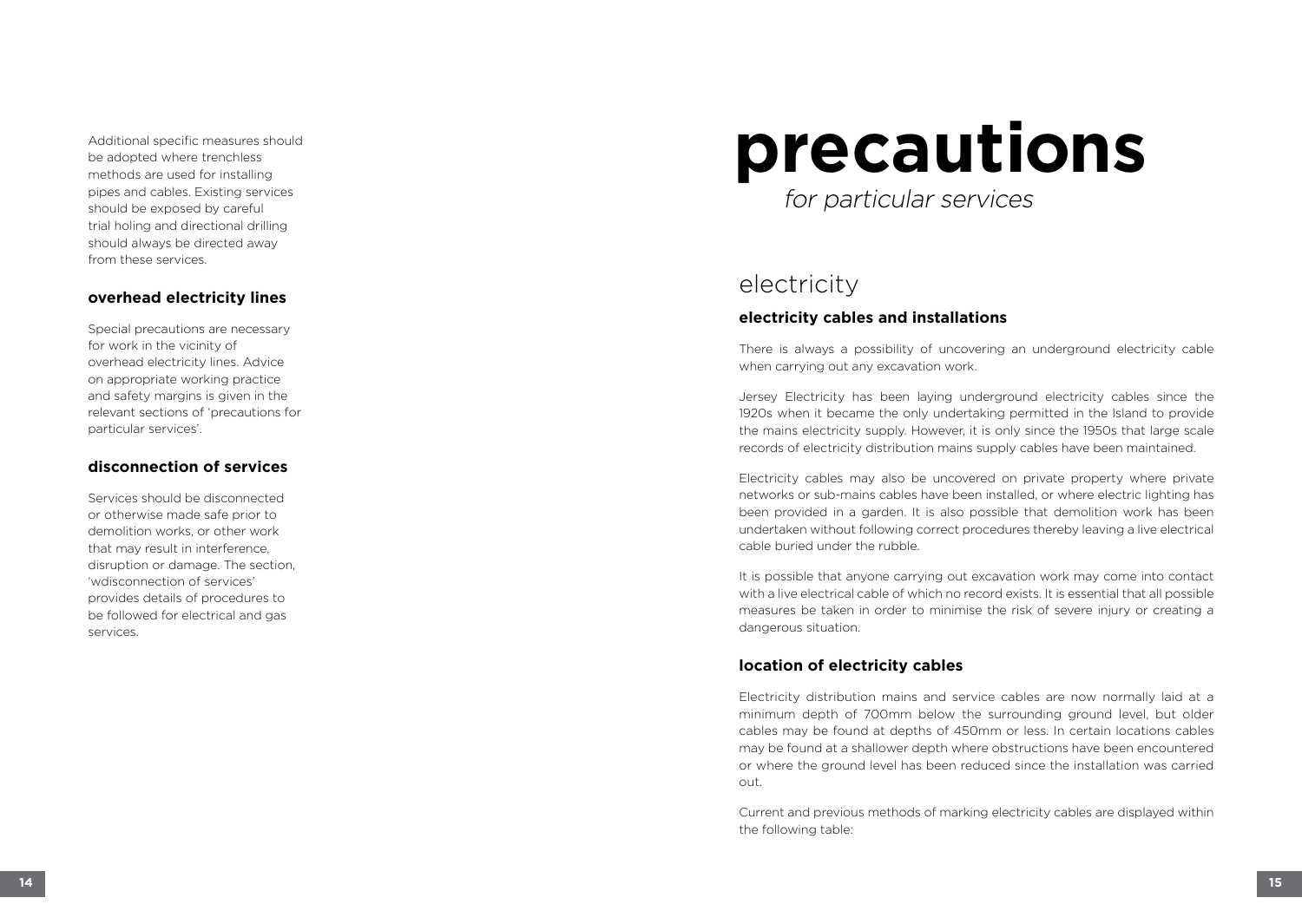| circuit<br>designation        | current marking<br>method  | previous marking<br>method  |
|-------------------------------|----------------------------|-----------------------------|
| 90kV HV cable                 | interlocking plastic tiles | interlocking concrete tiles |
| 33kV HV cables                | interlocking plastic tiles | grey concrete tiles         |
| 11kV HV cables                | interlocking plastic tiles | grey or red concrete tiles  |
| 400V LV cables                | yellow warning tape        | grey concrete tiles         |
| 400/230V LV<br>service cables | yellow warning tape        | grey concrete tiles         |

(kV: Kilovolt HV: High Voltage LV: Low Voltage V: Volt)

The 90kV and 33kV circuits are of particular importance and all excavations in the vicinity of these cables should be avoided. If this is not possible, Jersey Electricity should be contacted early in the planning stage of the proposed excavation work. Specific guidance entitled 'Notice of Location for 33kV & 90kV Electricity Distribution Cables' is available from Jersey Electricity.

Some 90kV and 11kV cables may have been encased in a Cement Bound Sand (CBS) backfill that must only be removed by competent persons authorised by Jersey Electricity.

In the past, many cables, particularly service cables laid before 1980, may have been installed without any marking. Some service cables on private property were also installed in orange 'Osma' ducting, commonly used for drainage purposes. (This practice is now prohibited by Jersey Electricity).

There may also be situations during the course of work where electrical cables are uncovered, but not identified. It must not be assumed that these cables are another service supply or that they are no longer in use. If in doubt, work should cease and identification of the cable confirmed.

#### **procedure for identifying electricity cables, above ground installations and equipment**

In order to find out if there are any records of cables, Jersey Electricity should be contacted during the planning stage of the proposed work enclosing a site plan, preferably to a scale of 1:500 or greater. If a record of a cable exists, the site plan will be returned with the known cable routes indicated.

It is the Contractor's responsibility to ascertain the exact position of the cable using the procedure set out in the section on 'detecting, identifying and marking underground services'. It should be noted that it may not always be possible to detect a live cable; therefore, the absence of an indication of a cable must not be taken as proof that the cable is not present. Similarly the absence of a signal from a known cable should not be taken as indication that the cable is not live.

Electrical cables are not necessarily installed in straight lines and care should be taken to ensure that deviations from the route of the cable are identified.

The route of the cable should then be clearly indicated with warning notices. Steel spikes or long pegs which could damage the cable should not be used.

Trial excavations dug by hand across the presumed line of the cable, approximately 5 metres apart or as necessary, should be made to locate the route and depth of the cable. When excavating in close proximity to the cable all possible care should be taken.

Mechanical excavators or power tools, other than for breaking paved surfaces, should not be used within 0.6 metres (for LV cables), or 1 metre (for HV cables) of the indicated line of the cable unless prior agreement has been reached with Jersey Electricity.

When power tools are used to break paved surfaces, care must be taken to ensure that penetration of the surface is kept to the minimum required. Only 'bladed' hand tools (shovels or spades, preferably with curved edges) should be used in the anticipated vicinity of the cable. They should not be thrown or spiked into the ground, but eased in with gentle foot pressure. As the digging progresses a careful watch should be kept for indication of the cable and regular checks made with the cable locating device to determine the position of the cable. Cables embedded in concrete or under other difficult obstacles where the use of power tools is necessary, should be made dead or an alternative method of work agreed with Jersey Electricity before the work is commenced.

If at any time during excavations around electricity cables or plant, damage should occur or be uncovered, however insignificant, work around the cable or plant should cease, all personnel should be removed from the vicinity and Jersey Electricity must be contacted immediately.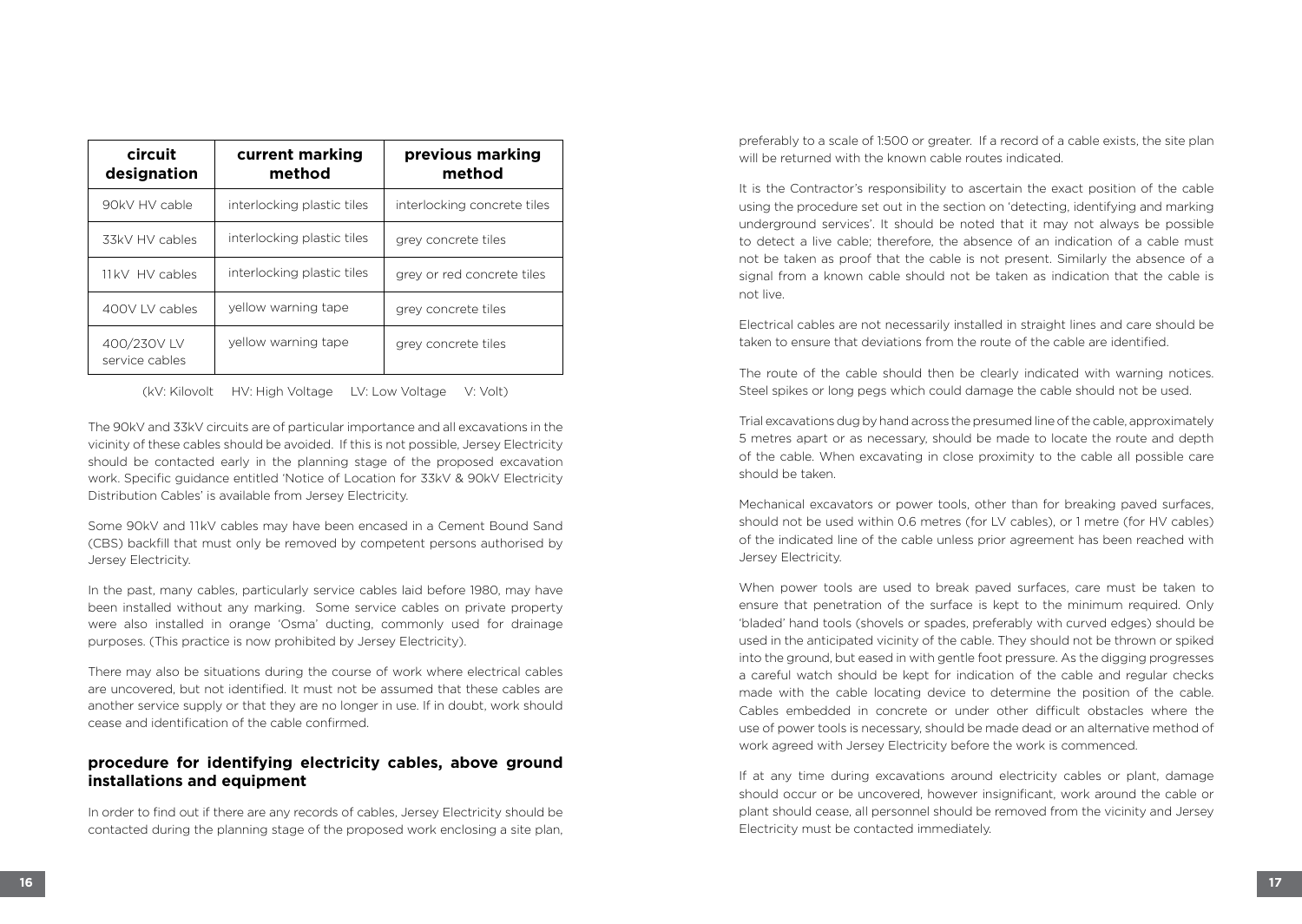#### **backfilling around electricity cables**

Backfill material adjacent to cables, pipes and ducts must be selected fine material, or sand, and placed to a minimum depth of 150mm below, around and over the pipe or cable. The backfill adjacent to cables and pipes must be well compacted by hand and must not contain stone, bricks or lumps of concrete or tarmac etc. Good compaction is particularly important beneath the duct, pipe or cable to prevent any settlement that could subsequently cause damage. Appropriate tiles or marker tape should be replaced where necessary. Special backfills may be employed on certain 'strategic' circuits that may require replacement by the appropriate service company.

#### **installation of new electricity services for new developments**

The Contractor in overall control of the works must keep records on site of all the buried cables and above ground installations installed on a new development, and make sure that this information is passed on to anyone carrying out excavations on the site. It is the Contractor's responsibility to ensure that everyone working on the site is familiar with the precautions and protective measures that need to be taken when working around electricity cables and above ground installations.

By agreement with Jersey Electricity, sub-contractors may install electricity ducts for the installation of cables at a later date. All ducts that are to contain electricity cables must be black and embossed with the wording "ELECTRICITY" and should have yellow Electricity marker tape installed above the line of the duct. Electricity distribution mains or service cables will not be installed in any other type of duct.

Jersey Electricity holds records of the installation of electricity distribution mains and service cables. Therefore, where a sub-contractor is responsible for installing the service duct, he should record and inform Jersey Electricity of any variation in the agreed route and depth.

On sites where the electricity distribution mains and service cables are installed in stages, it is important to record the progress of the work. As soon as electrical cables are laid in position they must be considered as being live and a possible hazard.

The Contractor in overall control of the works is responsible for ensuring that not only his employees, but also those of any other sub-contractor working on the site are not exposed to risk from operations that are being carried out on the site. It is, therefore, necessary to ensure that anyone carrying out work adjacent to underground or overhead electrical cables is aware of their location and that the necessary precautions are being taken to avoid the exposure of people to unnecessary risk.

#### **precautions to be taken when working in close proximity to overhead lines**

More than 100 kilometres of overhead power lines cross the Island.

One of the biggest problems is that people simply do not notice overhead lines, assume they are telephone lines or, if they are aware of the presence of overhead lines, misjudge their position.

The use of equipment, such as scaffolding or the use of metal ladders, and the use of machinery such as cranes, telescopic materials handlers, forklift trucks and mobile elevating working platforms may result in work being carried out in close proximity to overhead electricity services. Before carrying out such work, the area must therefore be checked for any overhead electrical service lines. Do not assume that overhead lines are telephone lines or other communication cables - if in doubt check with Jersey Electricity.

Jersey Electricity must be contacted where any work, movement of equipment, or use of machinery is likely to take place within 10 metres of any overhead electrical cables. In such instances contractors should assess and advise Jersey Electricity of the work which is to be carried out, including the use and movement of equipment and machinery and the arrangements for access to and from the site. In particular, the assessment should include the operation of cranes and lorry mounted cranes used for delivering materials, which is often overlooked.

Protection of overhead lines can be provided by Jersey Electricity. If such shrouding is installed, the Contractor should carry out regular inspections for the duration of the work to ensure that the integrity of the protection is maintained.

Shrouding is provided as a means of temporarily reducing the risk of inadvertent contact with bare overhead lines and must not be considered to be permanent insulation. Although overhead lines may be shrouded this does not mean that they are safe to touch. The effectiveness of any shrouding will depend on the prevailing weather conditions. Surface moisture or water retention through exposure to rain will significantly increase the risk of electric shock, if touched.

The Contractor should ensure that any limitations required by Jersey Electricity for working in the vicinity of overhead lines are strictly adhered to, and that all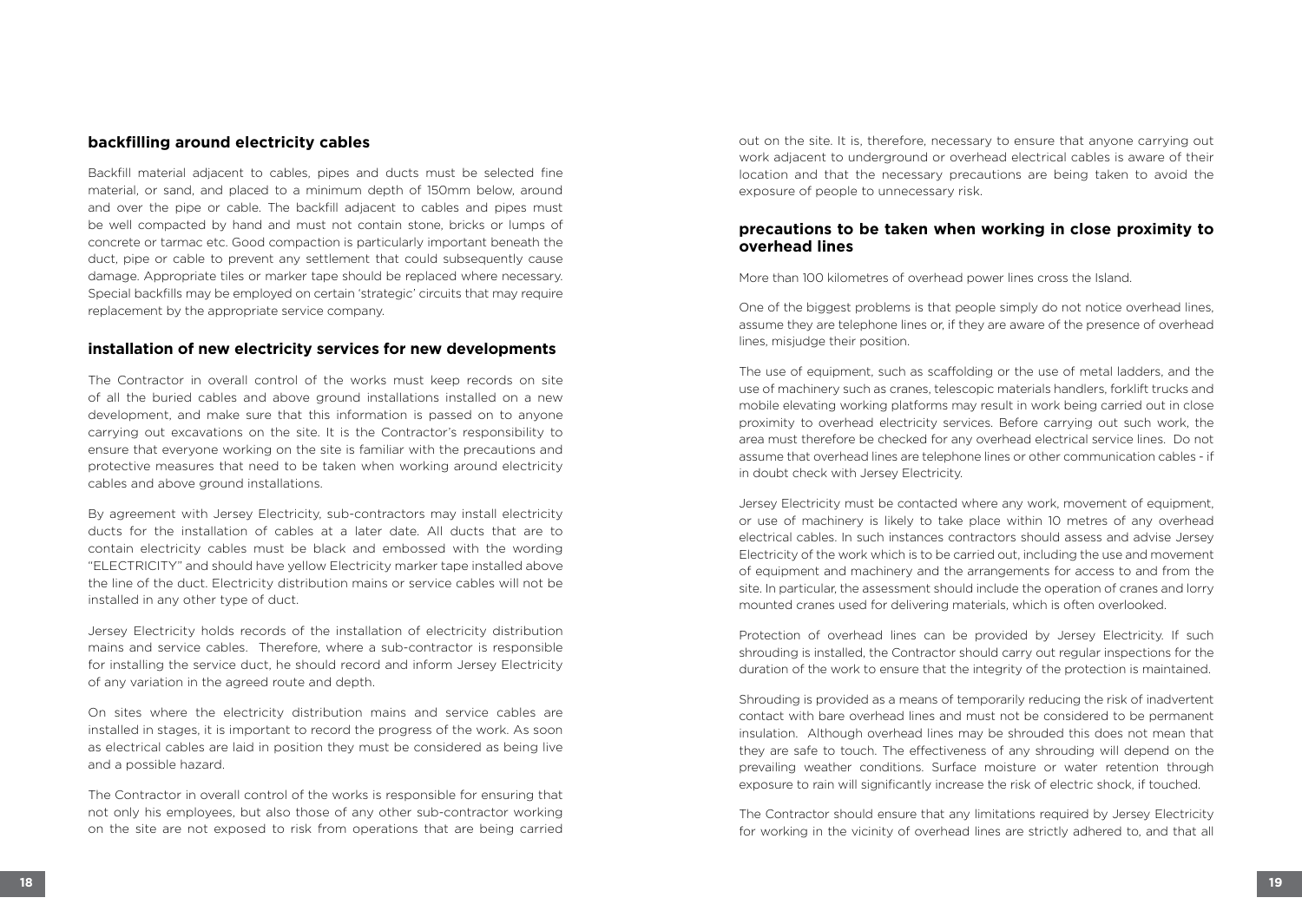persons working on the site are aware of the safety requirements. In particular:

- no scaffolding or other structures should be erected around overhead lines without prior consultation with Jersey Electricity
- materials and equipment, such as ladders, scaffold poles and fittings should not be hung from or leant against overhead lines
- **n** any long material or equipment should be carried horizontally below shoulder level in the vicinity of overhead lines

#### **procedure in the event of damage**

Jersey Electricity must be notified immediately, by telephoning the 24 hour emergency number 505050, if the shrouding is damaged or dislodged; work within 3 metres of the area must be stopped. No attempt should be made to repair or replace the shrouding.

In addition, Jersey Electricity should be immediately notified of any damage that is found or caused to overhead lines, poles or associated equipment.

#### gas

#### **gas services**

Gas mains and service pipes may be of cast iron, ductile (SG) iron, steel, or yellow plastic polyethylene (PE) and operate at pressures up to 7 bar (100psi).

Gas is supplied through the mains gas network, and also local LPG (Liquefied Petroleum Gas) supply networks at housing developments or commercial, horticultural and agricultural premises. These LPG supply networks, with either above ground or buried storage vessels, are generally in areas beyond the extent of the mains gas network.

Both mains gas and LPG are heavier than air and can accumulate at ground level or in pits and trenches if allowed to escape.

#### **location of gas services**

The usual depth of cover for gas mains is 750mm in the roadway and 600mm in the footway. The usual depth of cover for gas services is 450mm in both roads and footways, and 375mm on private property. The presence of gas pipes laid in trenches may be indicated by a marker tape laid above the main during backfilling. These depths are only a guide as pipes may be found at shallower, or greater, depths due to subsequent work being carried out or obstructions in the ground.

Gas pipes are generally laid directly in the ground via open-cut trenches, but if laid by a trenchless technique such as displacement moling there will be no evidence of ground disturbance or visible trench scars. PE mains may be inserted into redundant metallic mains that may be intact, or split as part of the insertion process. Pipes laid using the two latter methods will not have marker tape covering them.

#### **procedure for identifying gas services**

It is important that the location of underground gas pipelines is considered when planning building, excavation, landfill or other such work. Such activities may either cause damage to the pipelines or deny access to them for maintenance purposes. Early contact with Jersey Gas at the planning stage is very important, as it will allow full discussion of proposals to ensure the safety of plant and operatives.

Plans and safe working advice should therefore be obtained from Jersey Gas at the planning stage or, in the event of emergency works, as soon as practicable.

Plans do not normally show the position of individual consumer service connections and their existence should be assessed from the information that is available. It may be possible to estimate the probable line of the service connection pipe from the gas meter position, or from the point of entry into the premises. Gas service pipes may be found in both public and privately owned areas. In some locations, service pipes run above ground for part of their route.

#### **working in the vicinity of gas services**

Where heavy plant may have to cross the line of a gas pipe during construction work, defined crossing points should be provided and used. These should be clearly identified and kept to an absolute minimum. Crossing points, other than those where the pipe is protected by an existing road, should be suitably reinforced to a design to be agreed with Jersey Gas.

Where the excavation of trenches adjacent to a gas pipe may affect its support and integrity then consultation with Jersey Gas must take place to agree a satisfactory method of providing support during the work. If this is not possible then it may be necessary to divert the gas pipe before the work commences and this would be undertaken on a rechargeable cost basis. Gas pipes should not, under any circumstances, be used as an anchor or support for other plant or equipment.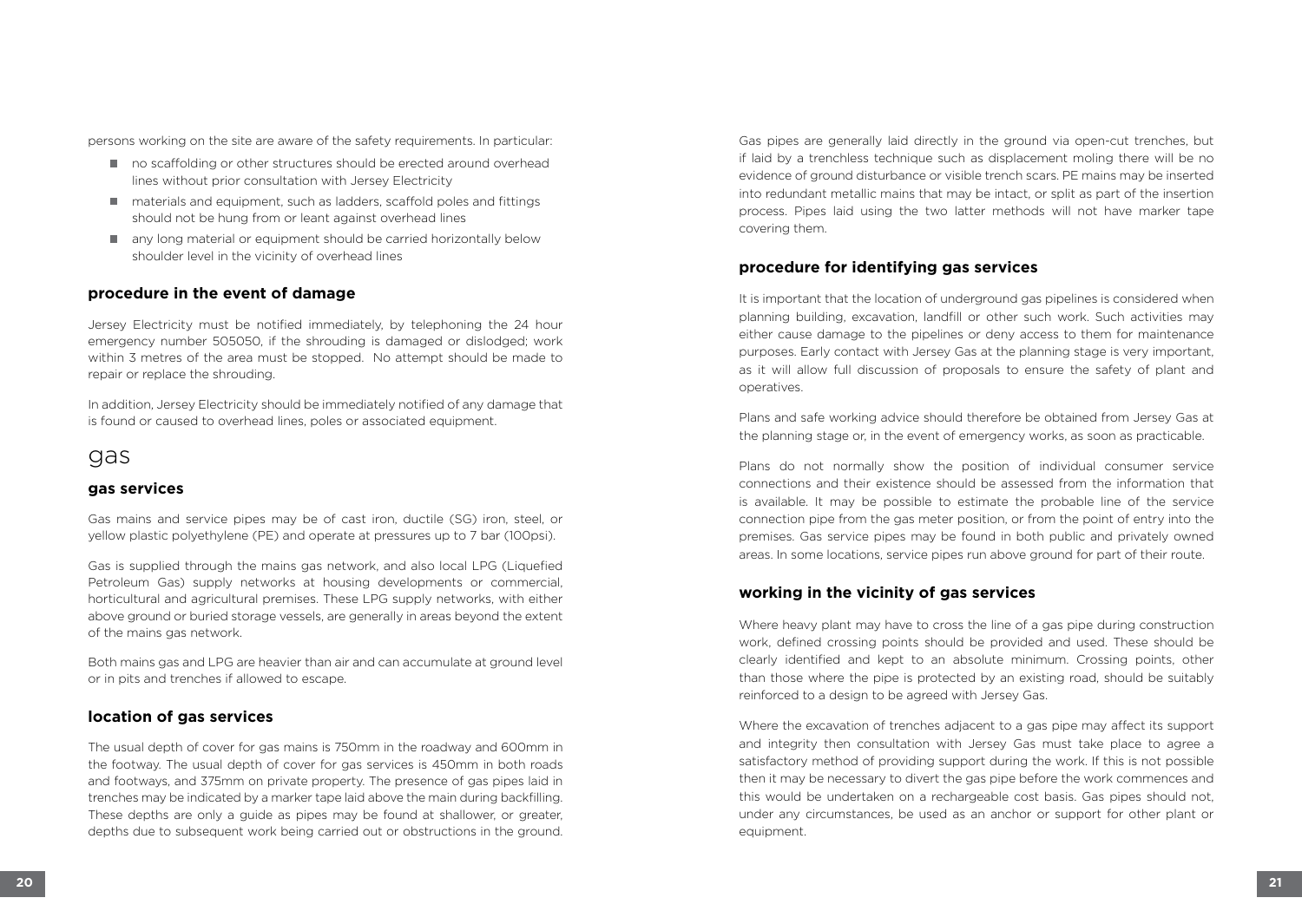PE gas pipes cannot be traced electronically. They should be located by hand dug trial holes before mechanical excavation begins. This will also be necessary for metallic pipes if they have not been successfully located by a pipe-detecting device. This is particularly important for service connection pipes which will not be marked on plans. When the position and depth of the pipes have been determined, work can proceed.

Gas pipes may have projections such as housings, valves, siphons and standpipes that are not shown on plans. To allow for this, mechanical excavators should not be used within 500mm of a gas pipe.

Thrust blocks, pipe supports or restraints should never be disturbed as this may cause sudden failure of the main.

Uncovered gas pipes should be supported to the satisfaction of Jersey Gas and pipes should never be used as an anchor or to give support.

Backfill around gas pipes should be screened sand, quarry dust or other similar fine material, NOT bricks, stones or other hard materials.

Concrete (including foam concrete for reinstatement) backfill should not be used within 300mm of a gas pipe.

Power compaction equipment should not be used over a gas pipe until it has been covered with at least 200mm of suitably compacted fine material.

Other services should not be laid above, below or within 300mm of any gas pipe.

If at any time during excavations around gas pipes damage should occur or be uncovered, however insignificant, work around the pipe should cease, all personnel should be removed from the vicinity and the Jersey Gas Company advised immediately.

#### **other work near gas services**

Temporary buildings provided for construction work should not be placed above any gas pipe or within 3 metres of gas mains operating above 75mbar, (medium and high pressure mains).

Buildings or other permanent structures should not be constructed over any gas pipe.

Because of the risks they pose, the following should not be undertaken without consultation with Jersey Gas:

- $\blacksquare$  the use of explosives within 30 metres of any gas pipe
- $\Box$  piling or vertical boring within 15 metres of any gas pipe
- $\blacksquare$  excavation work within 10 metres of any above-ground gas installation; these may be GRP or brick / block built kiosks, or may be an integral part of an existing building or structure
- $\Box$  any work involving deep excavations (1.5 m or more) near a gas pipe
- building a manhole, chamber or other structure over, around, or under a gas pipe
- work which results in a reduction of cover or protection over a pipe
- work which results in a significant increase in cover over a pipe
- $\blacksquare$  tree planting above or near a gas pipe

If welding or other hot working involving naked flames or other possible sources of ignition is to be carried out within 10 metres of exposed gas plant, Jersey Gas should be asked to check the atmosphere before work begins and at regular intervals during the work. Care should be taken that no damage occurs, particularly to plastic pipes or to the protective coatings on other gas pipes.

#### **procedure in the event of an escape of gas**

If a gas leak is suspected, repairs should not be attempted. Instead the following action should be taken immediately:

- $\Box$  evacuate everyone from the immediate vicinity of the escape. If it is suspected that gas is entering a building, warn the occupants to leave the building (and any adjacent buildings) until it is safe for them to return
- inform Jersey Gas by telephoning 755555
- **n** prohibit smoking, and extinguish all naked flames and other sources of ignition
- **E** assist Jersey Gas and emergency service personnel, as requested

#### **installation of gas services for new developments**

All enquiries regarding the proposed installation of gas services at new developments should be addressed to the Load Development Officer at Jersey Gas.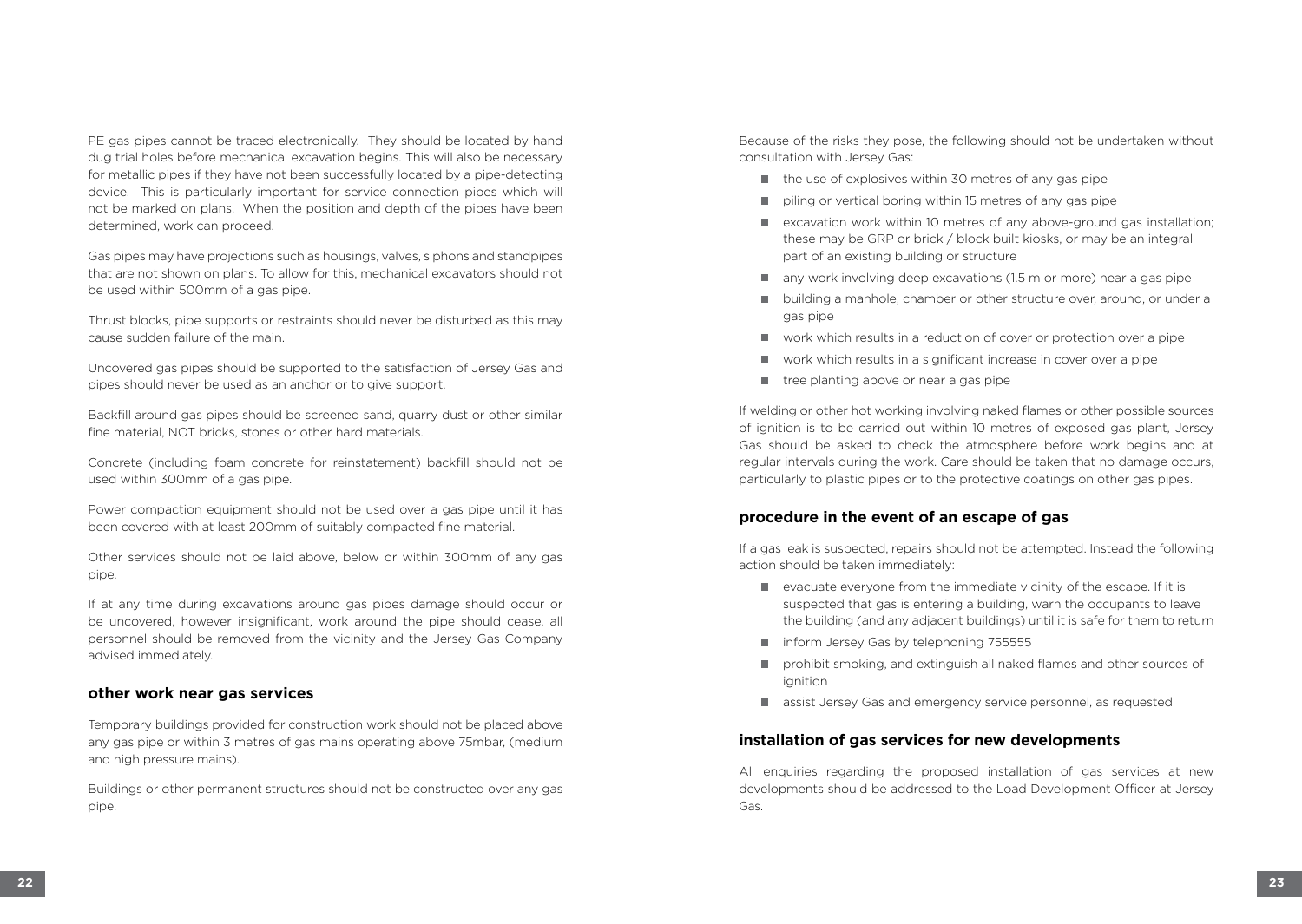A large number of incidents and damage to gas pipes occurs on new development sites. It is therefore essential that the Contractor in control of the work maintains accurate and current records of all buried Jersey Gas services. The Contractor should ensure that this information is passed on to anyone carrying out works on site that may create risk of interference damage to Jersey Gas services. The Contractor should also ensure that everyone working on site is familiar with and understands the advice contained in this publication.

Where a Contractor undertakes backfilling and reinstatement of trenches following installation of gas services, they must ensure that the warning marker tape provided by Jersey Gas is installed in the backfill approximately 200mm to 300 mm above the line of the gas service.

### water

#### **water mains and service pipes**

Jersey Water mains and service connections may be found throughout the Island.

Jersey Water mains may be cast iron, ductile iron, Everite AC, blue MDPE plastic or grey uPVC, and service pipework may be galvanised iron, lead, copper, black PVC or blue MDPE plastic.

Water mains are usually laid at a depth of between 600mm and 900mm depth and service connections between 375mm and 600mm. Local circumstances may have resulted in the mains and service connections being installed at shallower depths. Water services are laid at similar depths to gas mains and care must therefore be taken to distinguish between the different supplies.

The presence of a 'live' water service can usually be determined by a stopcock or meter surface box located near the boundary of the property. Once a disconnection form has been requested the water supply to the property will be turned off by Jersey Water. Work being undertaken in the vicinity of Jersey Water's stopcock should be performed with care. If the water service pipe (downstream of the stopcock) interferes with construction works the pipe should be disconnected from the stopcock to prevent damage to Jersey Water equipment.

#### **working in the vicinity of water services**

Although it may be thought that work near underground water pipes is of low risk, there are dangers involved with such work and precautions should include:

 $\blacksquare$  prior to work commencing plans should be obtained from Jersey Water

and services traced using a pipe locator. Safe digging practice should be adopted, especially for trial holes and where hand excavating to locate plastic pipes

- at bends in mains and other locations, some form of end restraint may be used. Under no circumstances should end restraints or the ground supporting them be disturbed as this may cause sudden failure of the main
- exposed water pipes should be supported as necessary and the agreed method of backfilling used

#### **procedure in the event of damage**

If a water pipe or its wrapping is damaged, Jersey Water should be informed immediately on the emergency number: 707302.

Unauthorised repairs are prohibited by Jersey Water.

### sewers

#### **sewers and drains**

Sewers may be found at various locations throughout the Island and may have been laid in different materials and at various depths.

The precautions to be followed in respect of sewers and drains is similar to that for water services, especially in respect of pumping sewers which operate at significant pressures, although this pressurisation may not be continuous.

Information on the TTS network and apparatus should be obtained by contacting the Records Manager, Drainage Infrastructure TTS.

#### **procedure in the event of damage**

If a sewer or drain is damaged, Drainage Infrastructure TTS should be informed immediately. TTS contact number: 445509.

Unauthorised repairs are prohibited.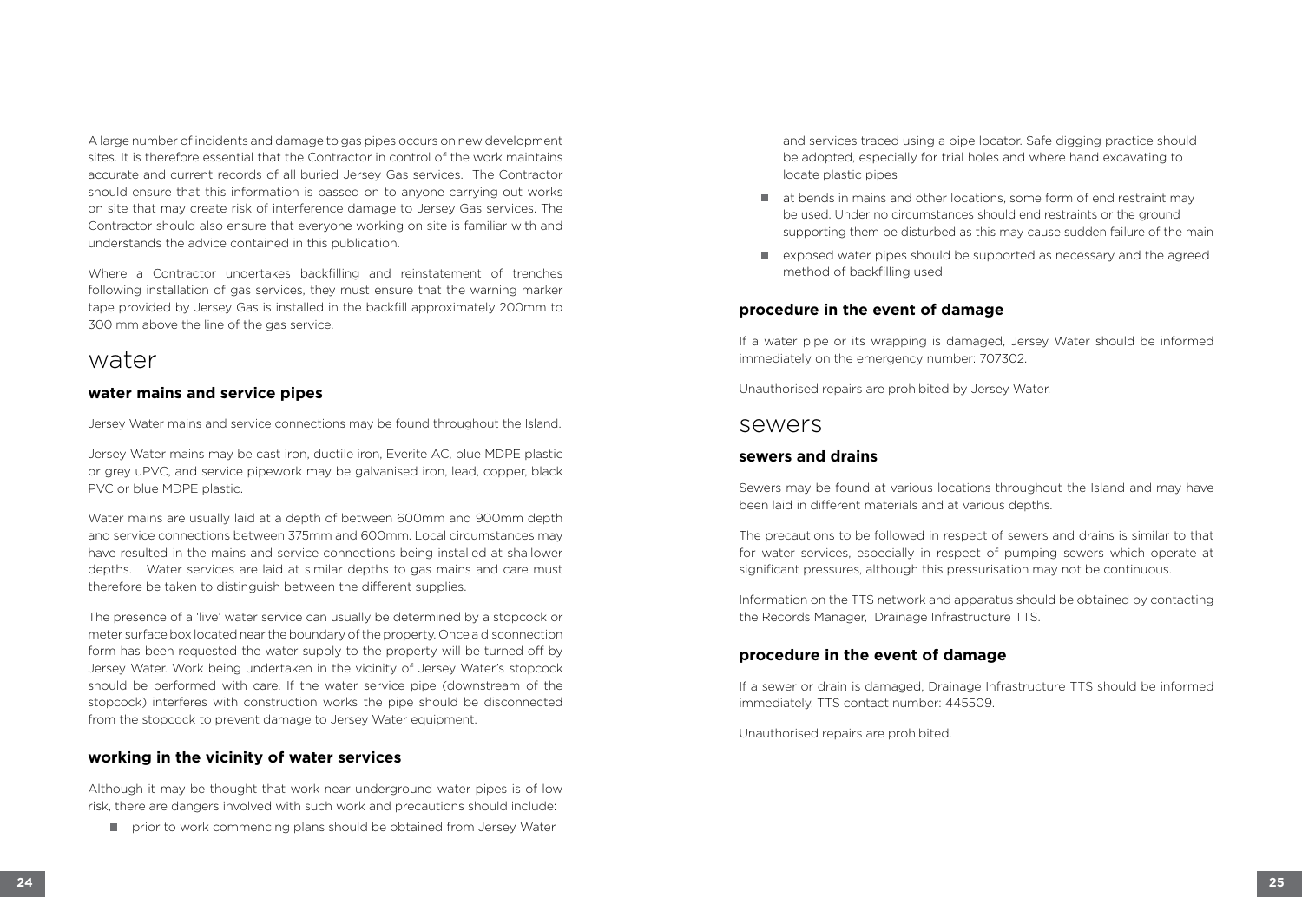## of services **disconnection**

There may be a need to disconnect or make services dead for work to be carried out safely.

Contact with the relevant utility services must be made as early as possible to allow them to make the necessary enquiries, plan for the work and, where appropriate, obtain permit approval from the highway authority for any road works, bearing in mind that the timing of such road works will be at the discretion of the highway authority.

Depending upon the classification of the road involved and the extent of the work required to effect the disconnection, 12 weeks' notice could be required in order to obtain the necessary permit to excavate in Main or Parish roads; although this period may be extended depending on seasonal considerations and the possibility of conflict with other proposals. The notification periods required by the Service and Utility companies may therefore be affected by the permit approvals that are required.

## electricity

#### **temporary isolation of supply**

If an electrical service is required to be made dead by isolation of the main fuse for certain works to be carried out safely, a completed 'Temporary Isolation of Supply' form must be submitted to Jersey Electricity a minimum of 5 working days' before the proposed start date of the work.

Under these circumstances, the incoming supply cable to the main fuse will remain live. If the nature of the work requires this to be made dead, the following disconnection procedure should be used.

#### **disconnection prior to demolition works**

Where a building or structure is due to be demolished, the electrical service(s) must be permanently disconnected and removed. A 'Redundant Services' form must be submitted to Jersey Electricity together with a sketch of the site indicating the location of the services to be removed and the area of the proposed works highlighted.

The 'Redundant Services' form must be submitted at least 30 working days prior to the commencement of work. Failure to submit a sketch, as described above, with the 'Redundant Services' form, is likely to result in a delay in disconnection.

Once Jersey Electricity has removed the electrical supply cables from the premise(s) a Certificate of Disconnection will be issued for each individual property.

Until the Certificate of Disconnection has been received, the service termination must be adequately protected against damage or exposure to the elements and no work which may expose persons to risk from coming into contact with a live electrical cable should take place.

Being in possession of a Certificate of Isolation or Disconnection does not exempt the person carrying out work from ensuring that, as far as it is reasonably practicable, persons are not exposed to undue risk. Should any cable or apparatus be inadvertently discovered during work, this must be protected and treated as being live, and Jersey Electricity contacted immediately.

### gas

Jersey Gas must be informed at least 15 working days in advance of the proposed demolition to determine whether a service disconnection is required.

The presence of 'live' gas services should always be anticipated. In particular, contractors should be alert for old service pipes which may have been disconnected beneath floor or ground level but are still connected to their parent main.

Jersey Gas issue Disconnection Certificates showing the

disconnection location. They also provide the procedure to be followed in the event of other suspect services being uncovered.

## water

Jersey Water should be contacted at least 15 working days in advance of the proposed demolition to determine whether a service disconnection is required.

The presence of a 'live' water service can usually be determined by a stopcock or meter surface box located near the boundary of the property. Once a disconnection has been requested the water supply to the property will be turned off. Work being undertaken in the vicinity of Jersey Water's stopcock should be performed with care. If the service pipe (downstream of the stopcock) interferes with construction works the pipe should be disconnected from the stopcock to prevent damage to the company's apparatus.

### sewers

Drainage Infrastructure TTS should be contacted at least 15 working days in advance of the proposed demolition to determine whether a service disconnection is required.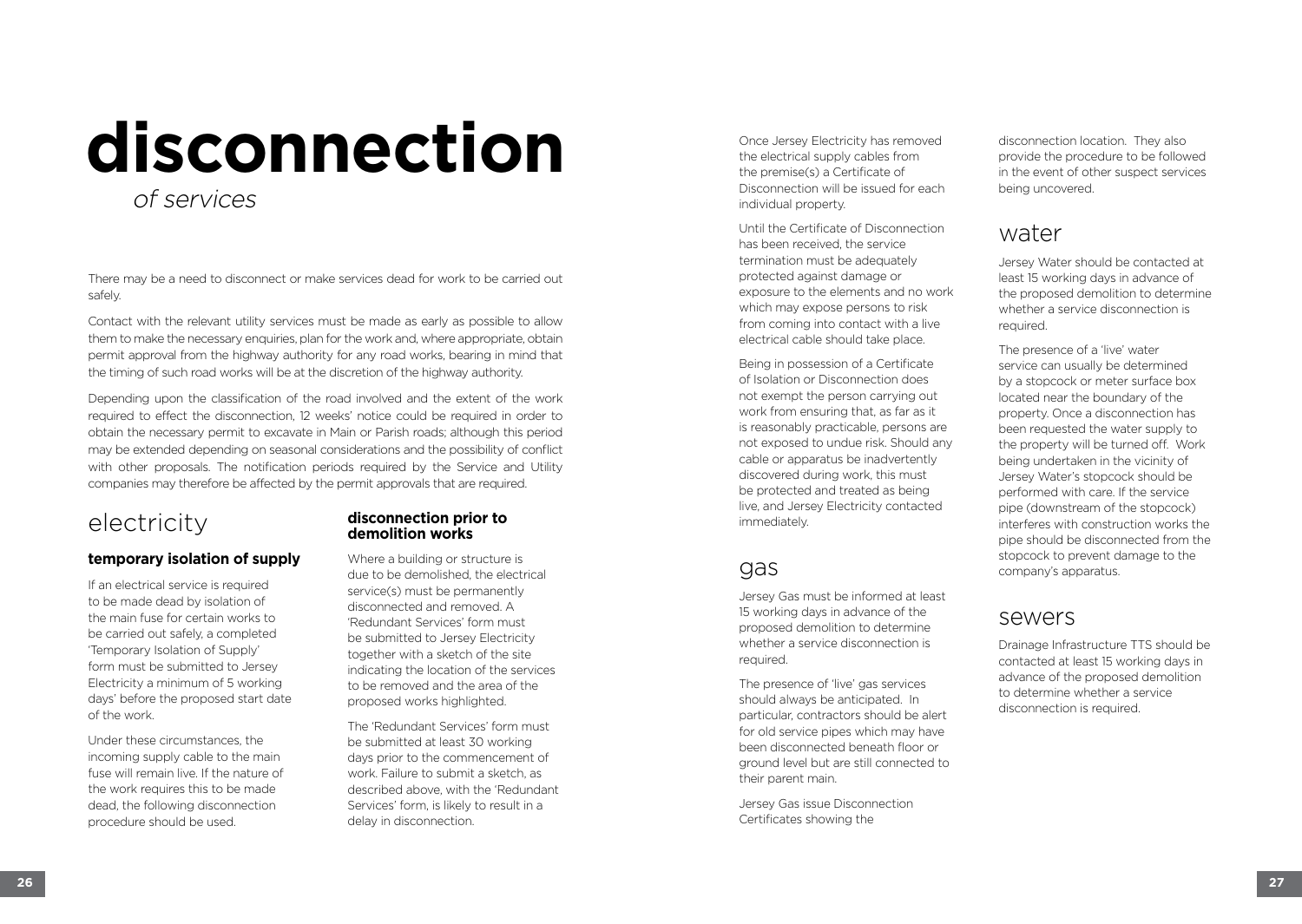# **contacts**

#### **Jersey Electricity 24hr Emergency service 505050**

Jersey Electricity plc The Powerhouse PO Box 45 Queens Road St Helier Jersey JE4 8NY

T: 505460 E: jec@jec.co.uk W: jec.co.uk

Requests for plans should be addressed to the Drawing Office

#### **Jersey Gas 24hr Emergency service 755555**

Jersey Gas Company Ltd PO Box 169 Tunnell Street St Helier Jersey JE4 8RE

T: 755500 E: mains@jsy-gas.com W: jsygas.com

Requests for plans should be addressed to the Distribution Drawing Office

#### **Jersey Water 24 Hr Emergency response 707302**

Jersey Water Mulcaster House Westmount Road St Helier Jersey JE1 1DG

T: 707300 E: customerservices@jerseywater.je W: jerseywater.je

Request for plans should be addressed to the Distribution Department

#### **Transport and Technical Services Out of hours Emergency service 725351**

Transport and Technical Services PO Box 412 States Offices South Hill St. Helier Jersey JE4 8UY

T: 445509 E: tts@gov.je W: gov.je/governmentdepartments/tts

Enquiries in connection with the TTS network and apparatus should be made to the Records Manager, Drainage Infrastructure TTS

Enquiries to obtain access to the Jersey Utilities Services Map should be made to the Manager - Traffic and Streetworks TTS

T: 448690 E: streetworks@gov.je

#### **Health and Safety at Work Inspectorate**

Social Security Department PO Box 55 Philip Le Feuvre House La Motte Street St Helier Jersey JE4 8PE

T: 447300 E: hsi@gov.je W: gov.je/hsi